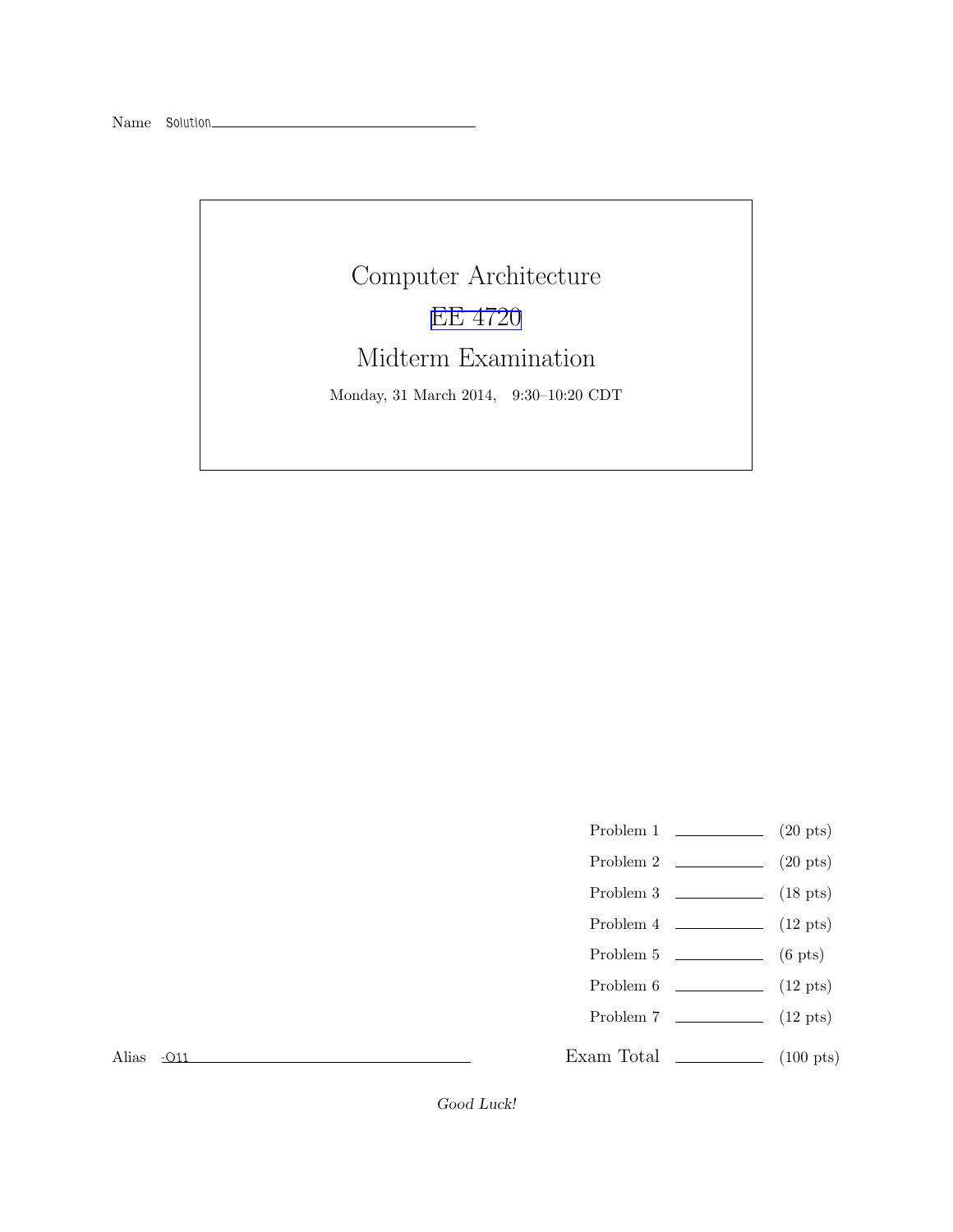

Problem 1: [20 pts] The MIPS code fragment below executes on our familiar five-stage scalar MIPS implementation.

(*a*) Show the execution of the code for enough iterations to determine CPI, and determine the CPI assuming a large number of iterations.

(*b*) There are five labels in the diagram, labels A through D point at multiplexor control inputs and label E points at the output of the EX.dst pipeline latch. Show the values of these signals up until the second execution of  $\text{Iw r1.}$  For A show only values  $\neq 2$ , for E show only values  $\neq 0$ , for the others only show values at cycles in which the multiplexor is in use.

## *USE NEXT PAGE FOR SOLUTION*

```
LOOP: Cycle 0
 A 2
B
\rm CD
 E 0
lw r2, 0(r5) IF
LOOP:
lw r1, 0(r2)
sh r1, 16(r2)
bne r1, r0, LOOP
add r2, r2, r3
xor r4, r5, r2
```
## *USE NEXT PAGE FOR SOLUTION*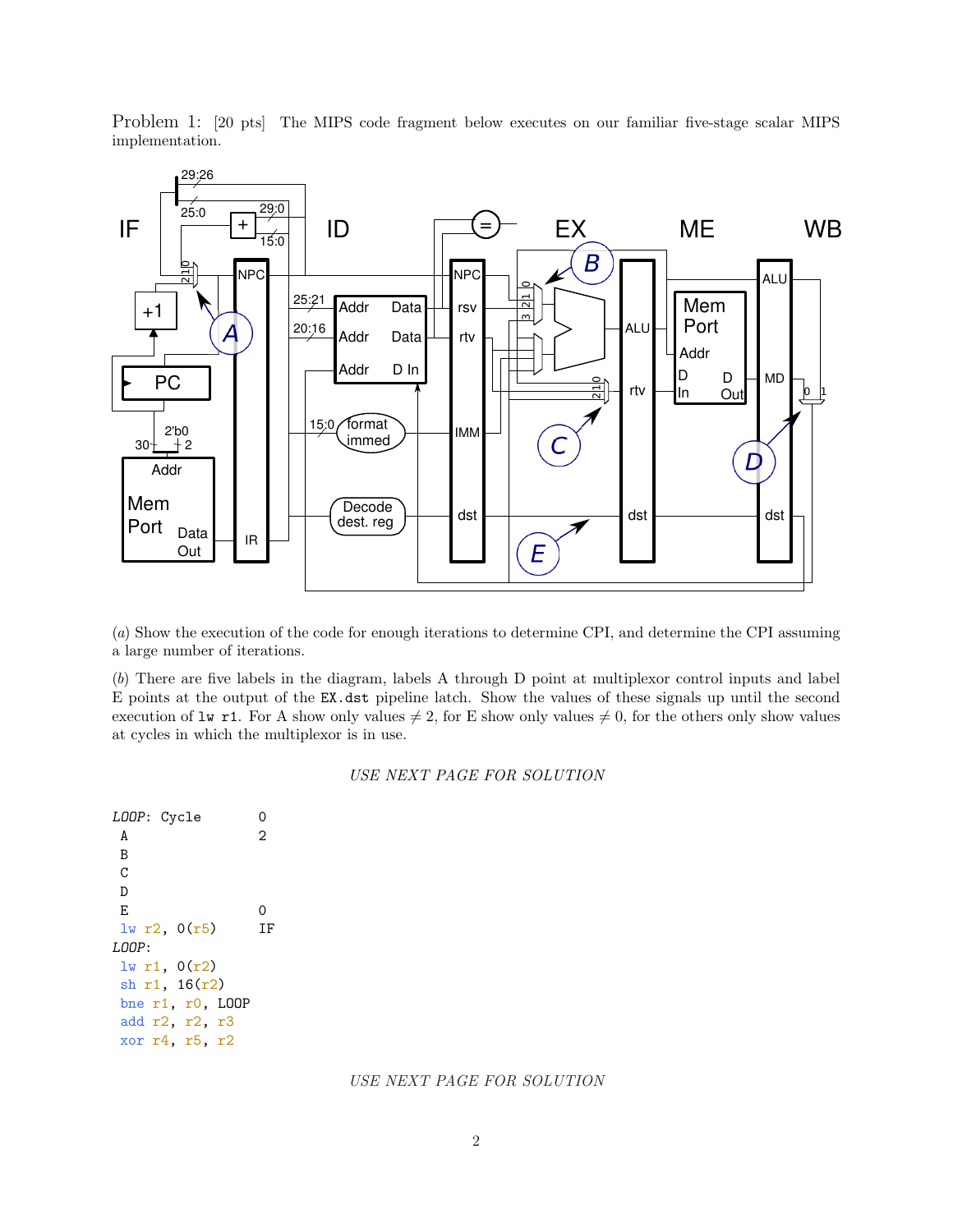

Solution appears below. The pipeline execution diagram is straightforward. Don't forget that for the sh r1, 16(r2) instruction both r1 and r2 are source registers, and that there is no destination register. Also notice that  $1w$  r1 only stalls in the first iteration. In the row for signal  $A$ , non-default values are present when a branch instruction is in ID, this is in cycles 6 and 11, the value is 0, picking up the output of the adder. Signal  $B$  is the upper ALU mux. A value of 2 indicates that the value from the register file is used (not a bypassed one). The  $1w$  r2,  $0(r5)$  and add r2,r2,r3 instructions use this value. A value of 0 indicates a bypass from ME, this occurs in cycle 9 when the  $1w$  r1 picks up r2 from the add. In cycle 4 the  $1w$  bypasses from WB. Signal  $C$  is for the write value of store instructions (register  $r1$  in this case),  $D$  picks which to write back, an ALU output or a memory output. Signal  $E$  is the destination register number of the instruction in  $EX$ .

The CPI is computed using execution between cycles 12 and 7, in which the iterations start identically. The value is  $\frac{12-7}{4}=1.25.$ 

| #           | SOLUTION                                               |                |                              |                                   |              |                |                              |                |   |                   |                              |               |                |                |              |  |
|-------------|--------------------------------------------------------|----------------|------------------------------|-----------------------------------|--------------|----------------|------------------------------|----------------|---|-------------------|------------------------------|---------------|----------------|----------------|--------------|--|
|             | LOOP: # Cycle 0 1 2 3 4 5 6 7 8 9 10 11 12 13 14 15 16 |                |                              |                                   |              |                |                              |                |   |                   |                              |               |                |                |              |  |
| A           |                                                        | $\overline{2}$ |                              |                                   |              | 0              |                              |                |   | 0                 |                              |               |                |                | $Blanks = 2$ |  |
| B           |                                                        |                |                              | $\overline{2}$ and $\overline{2}$ | $3^{\circ}$  | 2              |                              | $2 \quad 0$    |   |                   |                              |               |                |                |              |  |
| $\mathsf C$ |                                                        |                |                              |                                   |              | $\overline{2}$ |                              |                |   | $\mathcal{D}_{1}$ |                              |               |                |                |              |  |
| D           |                                                        |                |                              |                                   | $\mathbf 0$  | $\Omega$       |                              |                | 1 | $\Omega$          |                              |               |                |                |              |  |
| E           |                                                        | $\mathbf{0}$   | $2^{\circ}$                  |                                   | $\mathbf{1}$ |                |                              | $2 \quad 1$    |   |                   |                              | $\mathcal{L}$ |                |                | $Blanks = 0$ |  |
|             | $lw$ r2, $O(r5)$ IF ID EX ME WB                        |                |                              |                                   |              |                |                              |                |   |                   |                              |               |                |                |              |  |
|             | LOOP: # Cycle 0 1 2 3 4 5 6 7 8 9 10 11 12 13 14 15 16 |                |                              |                                   |              |                |                              |                |   |                   |                              |               |                |                |              |  |
|             | 1w r1, 0(r2)                                           |                | IF ID $\rightarrow$ EX ME WB |                                   |              |                |                              |                |   |                   |                              |               |                |                |              |  |
|             | sh r1, $16(r2)$ IF -> ID -> EX ME WB                   |                |                              |                                   |              |                |                              |                |   |                   |                              |               |                |                |              |  |
|             | bne $r1$ , $r0$ , $L00P$                               |                |                              |                                   |              |                | IF $\rightarrow$ ID EX ME WB |                |   |                   |                              |               |                |                |              |  |
|             | add r2, r2, r3                                         |                |                              |                                   |              |                | IF ID EX ME WB               |                |   |                   |                              |               |                |                |              |  |
|             | xor r4, r5, r2                                         |                |                              |                                   |              |                |                              |                |   |                   |                              |               |                |                |              |  |
|             | LOOP: # Cycle 0 1 2 3 4 5 6 7 8 9 10 11 12 13 14 15 16 |                |                              |                                   |              |                |                              |                |   |                   |                              |               |                |                |              |  |
|             | lw r1, 0(r2)                                           |                |                              |                                   |              |                |                              | IF ID EX ME WB |   |                   |                              |               |                |                |              |  |
|             | sh $r1, 16(r2)$                                        |                |                              |                                   |              |                |                              |                |   |                   | IF ID -> EX ME WB            |               |                |                |              |  |
|             | bne $r1$ , $r0$ , LOOP                                 |                |                              |                                   |              |                |                              |                |   |                   | IF $\rightarrow$ ID EX ME WB |               |                |                |              |  |
|             | add r2, r2, r3                                         |                |                              |                                   |              |                |                              |                |   |                   |                              |               | IF ID EX ME WB |                |              |  |
|             | LOOP: # Cycle 0 1 2 3 4 5 6 7 8 9 10 11 12 13 14 15 16 |                |                              |                                   |              |                |                              |                |   |                   |                              |               |                |                |              |  |
|             | $lw$ r1, $0(r2)$                                       |                |                              |                                   |              |                |                              |                |   |                   |                              |               |                | IF ID EX ME WB |              |  |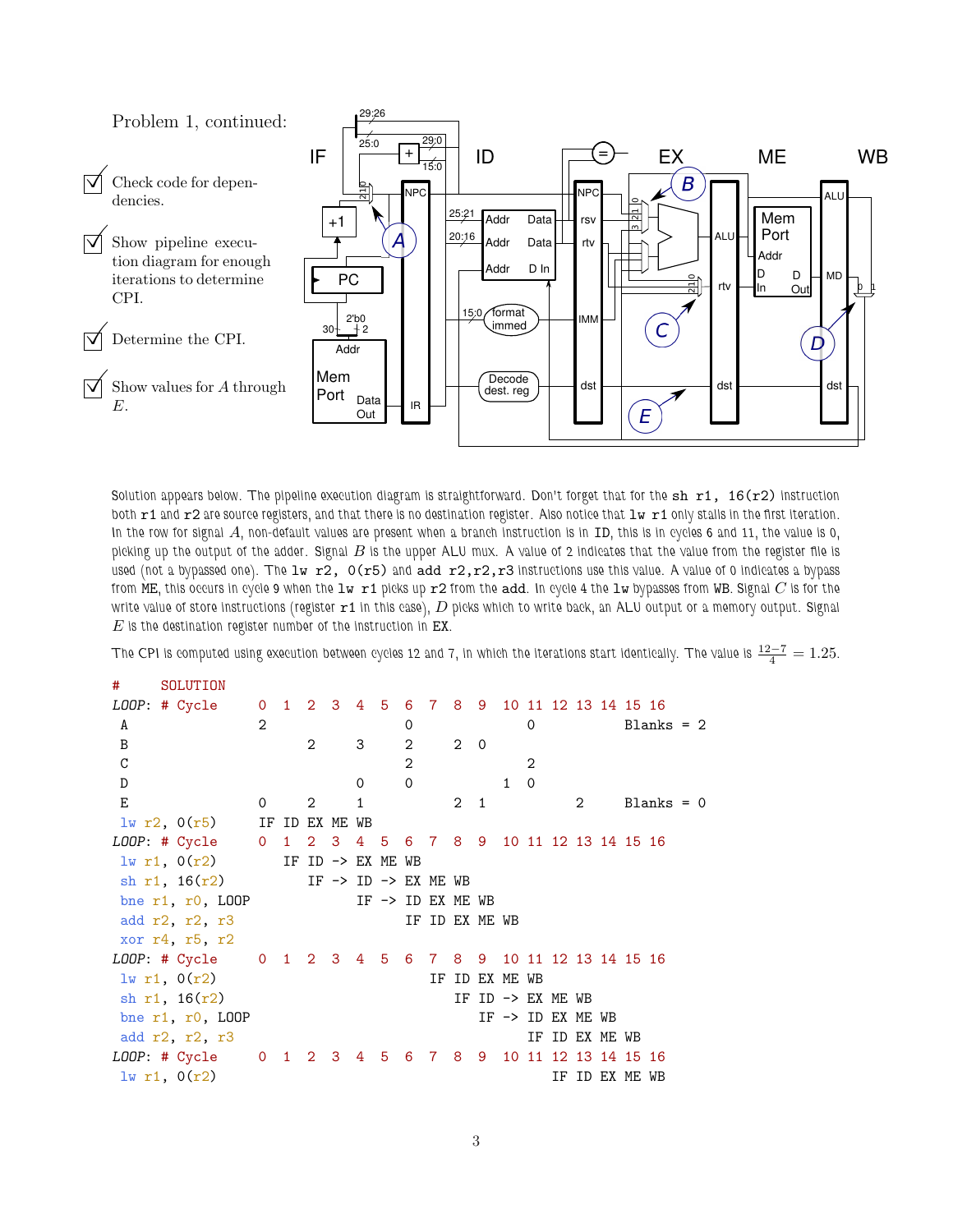Problem 2: [20 pts] The pipeline execution diagram below shows the incorrect execution of the MIPS code for the illustrated pipeline. That is, in the pipeline below the stall to avoid the structural hazard would have occurred when  $l$ wc1 was in the ID stage.



*USE NEXT PAGE FOR SOLUTION*

As described below, modify the pipeline so that FP load instructions, such as lwc1, will stall when they are in ME rather than ID to avoid a WF structural hazard.

(*a*) Show logic to generate a signal Stall ME in the correct cycle. When Stall ME is logic 1 stages ME and earlier will stall.

(*b*) Cross out the logic generating the Stall ID for the lwc1 that is no longer needed.

(*c*) Make other changes, including control logic, so that the correct destination register number, destination value, and write-enable signal are delivered to the FP register file. *Hint: Some solutions are simpler than others.*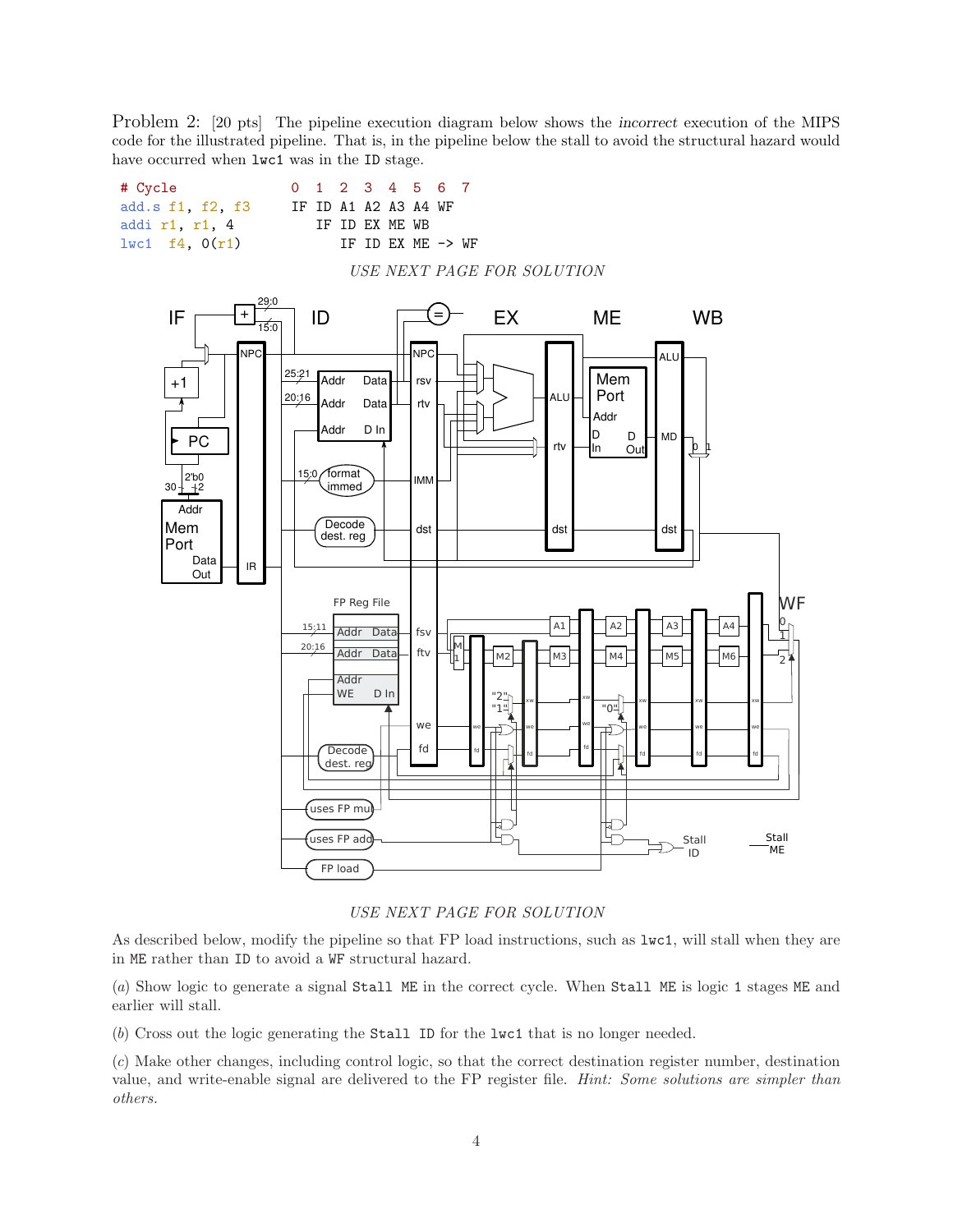Problem 2, continued:

 $\overrightarrow{\bigvee}$  Generate Stall ME to avoid lwc1 WF structural hazard.  $\overrightarrow{\bigvee}$  Make sure signal is 1 in the right cycle.

 $\triangledown$  Cross out Stall ID logic for FP loads, but leave logic for other instructions.

 $\triangledown$  Make sure that correct **fd**, we, and value delivered to FP register file.

The solution appears below, see the next page for more explanation.



Part (b): lwc1 no longer stalls in ID, so remove lwc1's contribution to this signal.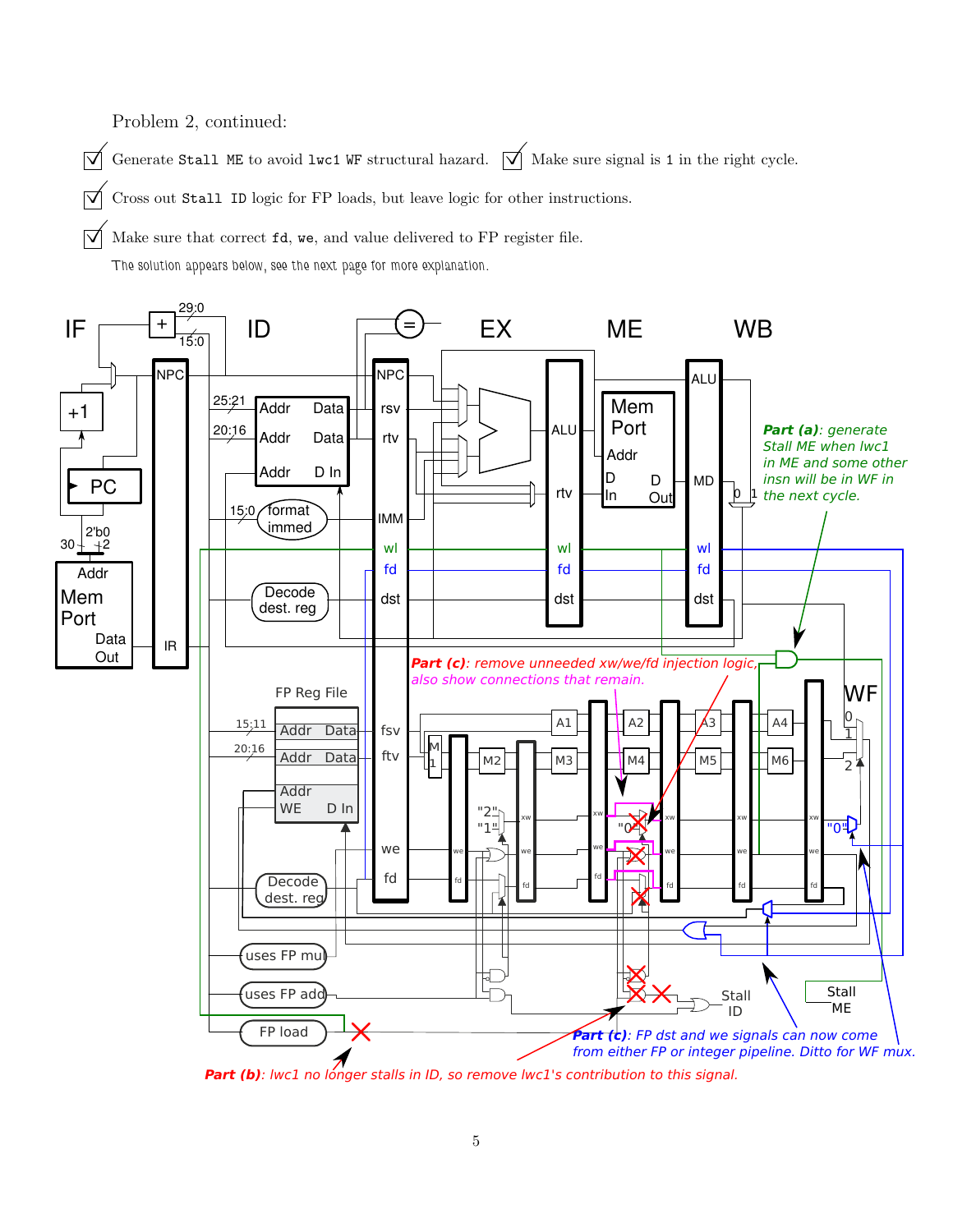The solution appears on the previous page. Looking at the code execution example, notice that in the original pipeline (see the previous page) at cycle 3 the load instruction must be placing its we and fd values in the A2 stage, but that would replace (clobber) the corresponding values for the add.s instruction which are also in that stage. Since the destination for the add.s is lost, there is no way it can execute correctly.

The solution is to place the write enable and FP destination for FP load instructions in the integer pipeline, using new pipeline latch segments w1 (write-enable FP load) and fd. This keeps them separate from those of the add or multiply instructions, and it ensures that the Stall ME signal will stall the lwc1 without affecting instructions in the FP pipeline.

The logic to generate the Stall ME signal appears in green. We want to stall ME when the lwc1 instruction is in ME and when there is some instruction in A4/M6, this is detected by the green AND gate.

For part b, the logic generating Stall ID for load instructions is crossed out, shown in red along the bottom.

For part c we must make sure that the write enable and destination that we put in the integer pipeline reach the FP register file, we also want to make sure the WF mux is set correctly. That's shown in blue. The fd values from the two pipelines enter a new mux, the control signal is just wl (write-enable FP load). For the write enable we just use an OR gate (we could have used a mux, but an OR gate achieves the same result). The zero value for the WF mux is inserted using a new mux.

Also for part c we must remove the old logic inserting  $fd$ , we, and xw for the load instruction, that's shown in red with the surviving connections shown in purple.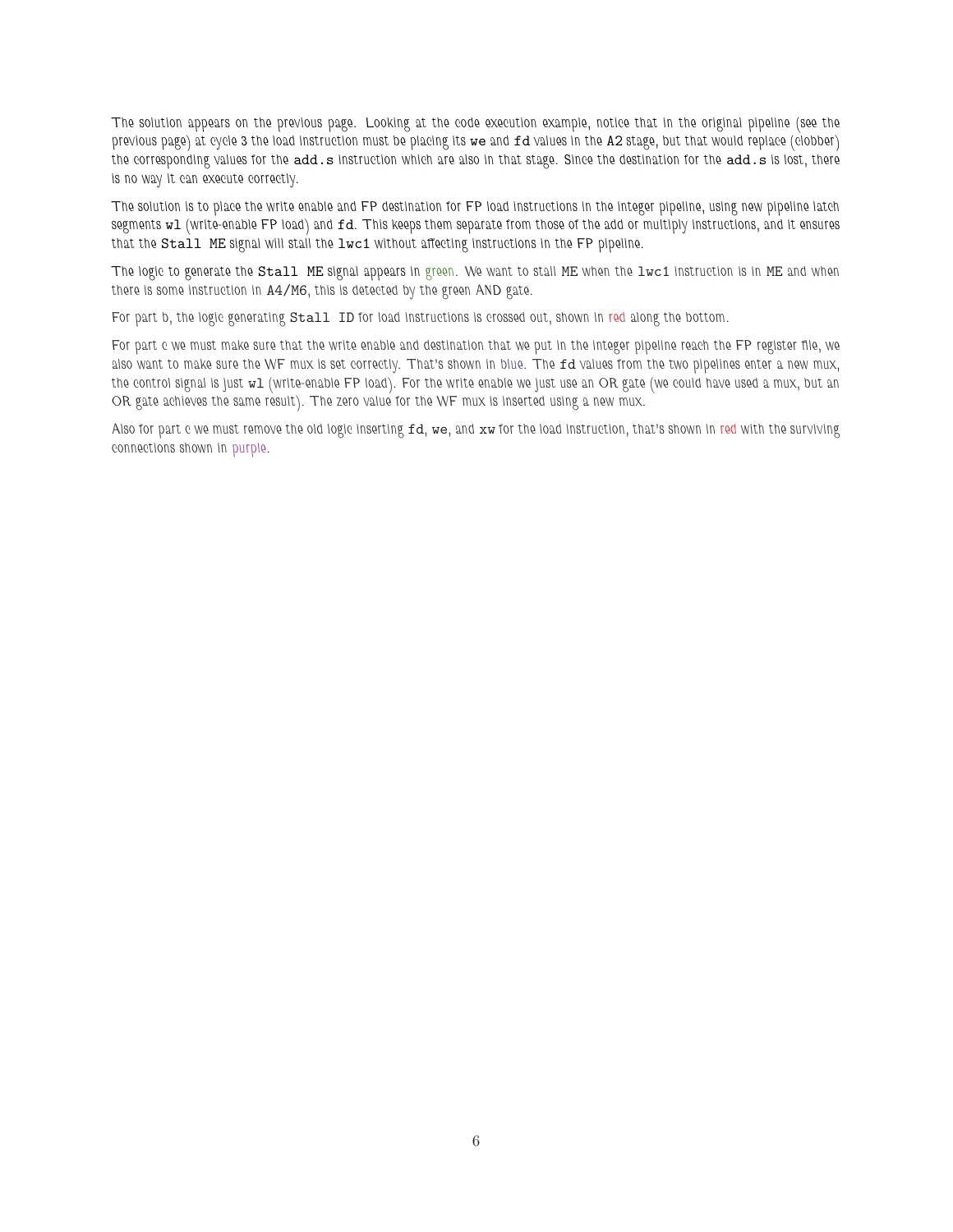Problem 3: [18 pts] Answer each question below.

(*a*) Re-write the SPARC code fragment below in MIPS. Pay attention to the load instruction and the instructions related to the branch. Don't forget that in SPARC assembly language the last register is the destination.

```
!
addcc %g1, %g2, %g3
ld [%g5+%g3], %g4
bg TARGET ! Branch greater than zero.
add %g5, 22, %g6 ! g6 = g5 + 22
```
MIPS equivalent of SPARC code.  $\overrightarrow{\mathsf{V}}$  Pay attention to load and branch-related insn.

The solution appears below.

*Grading Note: Many students incorrectly assumed that the condition for the* bg *instruction was taken from the* ld *instruction. SPARC condition codes are set explicitly: by instructions ending with* cc*. In this case the* addcc *instruction sets the condition codes.*

```
# SOLUTION
add r3, r1, r2
add r10, r3, r5
lw r4, 0(r10)
bgtz r3 TARGET
addi r6, r5, 22
```
(*b*) Show a MIPS equivalent of the ARM A32 code below. The MIPS code will use more than one instruction. (This is based on Homework 3.) *Note: A32 added in 2017 to avoid confusion with the A64 instruction set.*

add r1, r2, r3, LSL #4

 $\triangledown$  MIPS equivalent of ARM code above.

```
# SOLUTION
sll r1, r3, 4
add r1, r1, r2
```
(*c*) Explain why the MIPS code fragment below is certain to execute with an error.

lw r1, 0(r2) lw r3, 1(r2)

Error is certain because:

In MIPS lw memory addresses must be a multiple of 4, this rule is called an *alignment restriction*. The memory addresses used are r2+0 and r2+1. They can't both be a multiple of 4. Note that it is possible that r2+1 is a multiple of 4, there is no reason why the offset itself (1 in this case) must be a multiple of 4.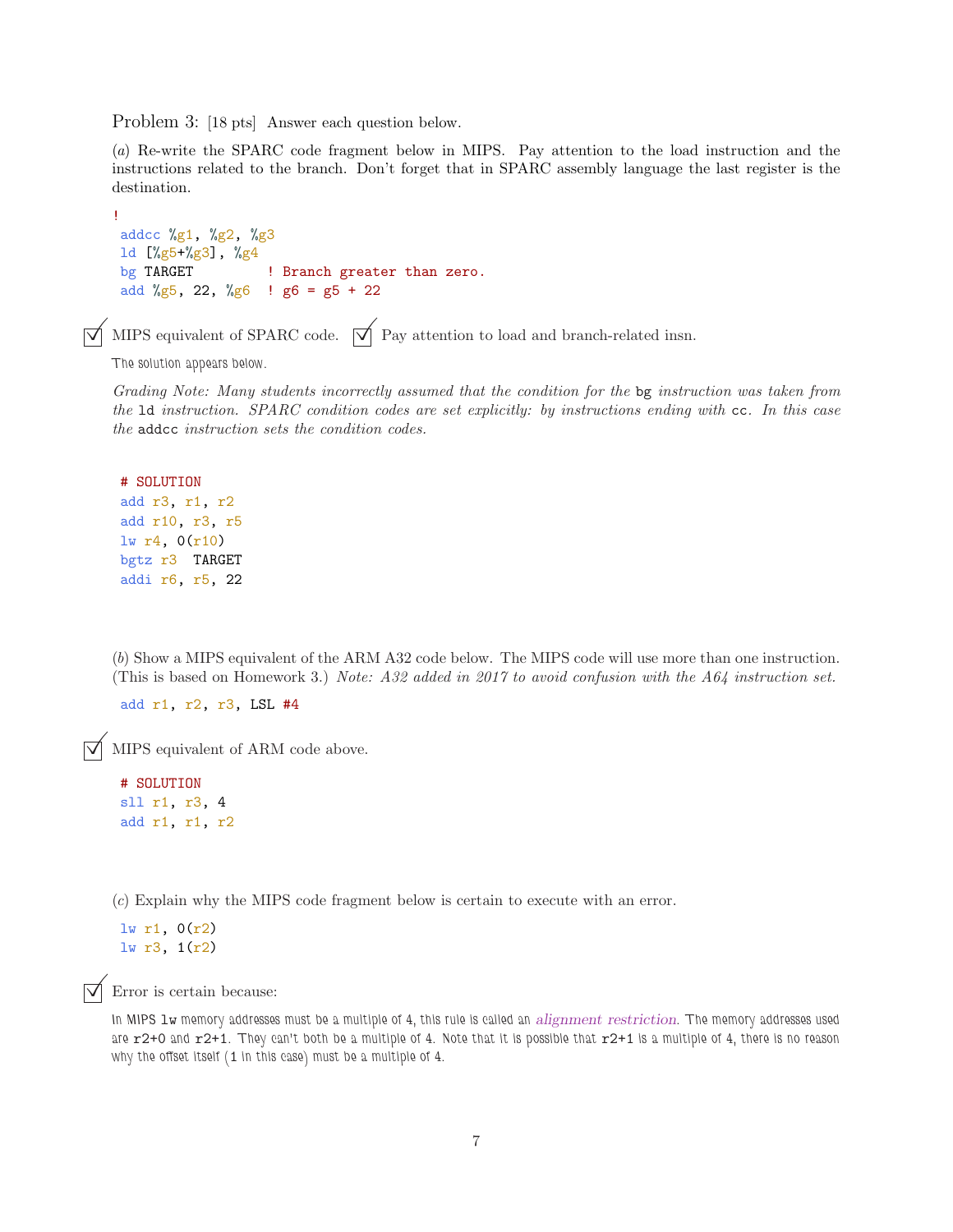Problem 4: [12 pts] Answer each question below.

(*a*) In the execution below the ant instruction raises an illegal instruction exception and the handler is fetched, note that the handler starts execution in cycle 4. Explain why this exception (as executed) cannot be precise and show how execution should proceed for our five-stage pipeline.

```
# Cycle 0 1 2 3 4 5 6
add r10, r11, r12 IF ID EX ME WB
sw r3, 4(r5) IF ID EX x
ant r1, r2, r5 IF*ID*x
or r5, r6, r7 IF x
HANDLER:
sw IF ID ..
```
Reason why this execution not for a precise exception.

It is not precise because the sw did not finish executing. In a precise exception code should execute correctly up to the instruction just before the faulting instruction, the faulting instruction and those after it cannot modify registers or memory.

Show execution that could be precise when ID stage discovers the bad ant opcode.

Solution appears below. Note that the exception is not acted upon until the faulting instruction reaches the ME stage. We need to wait that long to make sure that the sw instruction does not raise an exception, if it did we'd want to handle that exception first and leave the ant for later.

```
# SOLUTION
# Cycle 0 1 2 3 4 5 6 7
add r10, r11, r12 IF ID EX ME WB
sw r3, 4(r5) IF ID EX ME WB
ant r1, r2, r5 IF*ID*EX MEx
or r5, r6, r7 IF ID EXx
HANDLER:
sw IF ID ..
# Cycle 0 1 2 3 4 5 6 7
```
(*b*) An interrupt mechanism will switch the processor from user mode to privileged mode when the handler starts. What is the difference between user and privileged mode and why are they necessary to implement an operating system?

Difference between user and privileged mode?  $\forall$  Importance for OS?

In privileged mode the system can execute any instruction and access any memory location. In user mode an attempt to access a system memory address or execute a system instruction will result in an exception.

By preventing user programs from touching or even reading certain memory locations, the OS can implement controls over what programs do. For example, preventing a program from making arbitrary disk accesses by mapping the disk hardware control registers to memory locations in system space.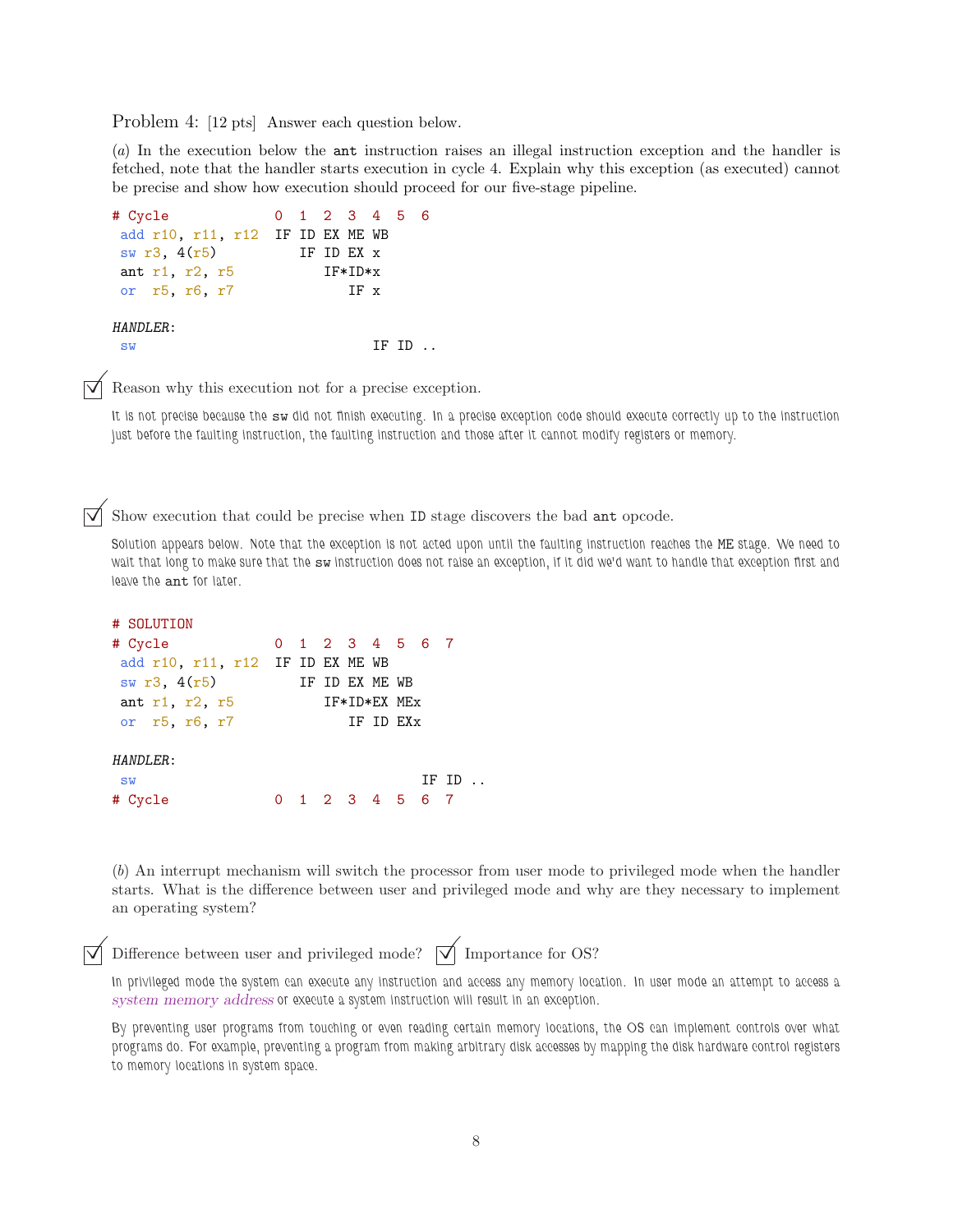Problem 5: [6 pts] In class we described three broad families of ISAs: CISC, RISC, and VLIW. (*a*) In which ISA family is it easy to have instructions with long (say, 32 bit) immediates? Explain how.

ISA family with long immediates is:

What about the ISA family enables this?

CISC ISAs have instructions with long immediates. They can accommodate them because of CISC's variable instruction size. If you need a big immediate, just use a big instruction.

(*b*) In which ISA family are dependencies between instructions explicitly given? How is the dependence information supposed to help?

ISA family in which dependence information is part of program is:

 $\triangledown$  Reason for providing dependence information.

Dependence info is part of the program in VLIW ISAs. This information is intended to simplify the design of the hardware by providing it information a little sooner than it would otherwise obtain it. (A little sooner because it does not need to look at instructions' register operands.)

(*c*) Which ISA family tends to have the most compact programs? (That is, the size in bytes of the program is smallest.) What makes them compact?

ISA family with most compact programs is:

 $\triangledown$  Program sizes are small because.

CISC ISAs have the most compact programs, that is because of their variable instruction sizes. All RISC instructions must be 32 bits, in some cases wasting space. Also, CISC instructions can do the work of several RISC instructions, saving space. Since VLIW ISAs bundle RISC-like instructions, they suffer the same program size issues as RISC programs.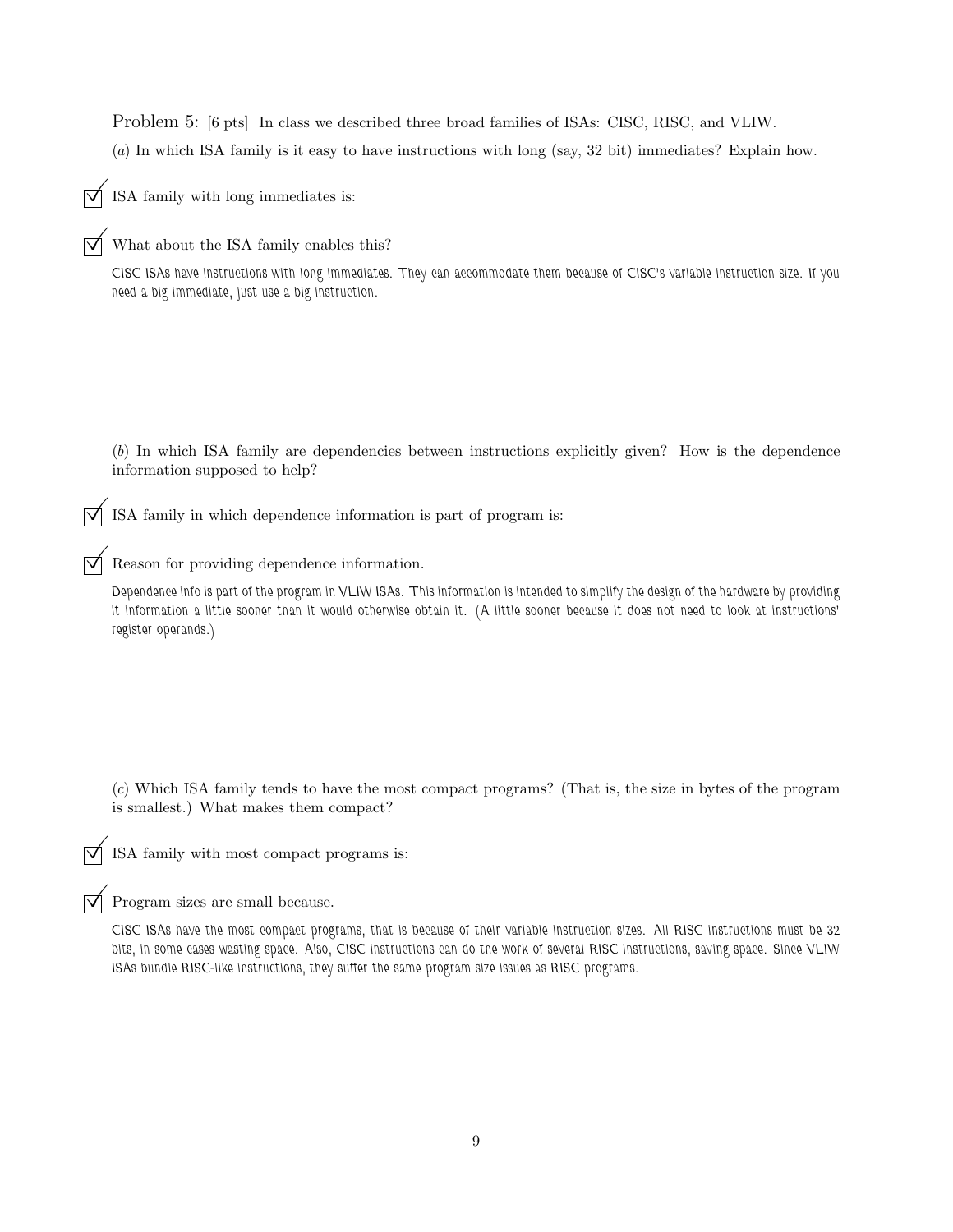Problem 6: [12 pts] Answer each question below.

(*a*) Consider a 2-way superscalar implementation and a 10-stage implementation, both derived from our 5-stage MIPS used in class. All implementations include reasonable bypass paths.

Explain how the instruction sequence below would always result in a stall on the 10-stage pipeline but might not result in a stall on the 2-way system. (The compiler cannot separate the two instructions.) Illustrate your answer with a pipeline execution diagram.

add r1, r2, r3 sub r4, r1, r5

Reason for maybe stall on superscalar and certain stall on 10-stage.

Illustrate using a pipeline diagram.

The different executions are shown below. The 10-stage implementation must stall because there is no way the sum from the add can be ready in the next cycle. But for the superscalar system there is no need to stall if the add and sub are in different fetch groups. In the first superscalar example below they are in the same fetch group, and there is a stall, but in the second they are in different groups and so there is no stall.

Though the superscalar system might seem to have the advantage, when it does stall it costs two instructions, whereas for the 10-stage system only one instruction execution opportunity is lost.

```
# SOLUTION - Unavoidable stall in pipeline.
add r1, r2, r3 IF1 IF2 ID1 ID2 EX1 EX2 ME1 ME2 WB1 WB2
sub r4, r1, r5 IF1 IF2 ID1 ID2 --> EX1 EX2 ME1 ME2 WB1 WB2
# SOLUTION Stall in 2-way Superscalar
0x1000 add r1, r2, r3 IF1 ID1 EX1 ME1 WB1
0x1004 sub r4, r1, r5 IF2 ID2 --> EX2 ME2 WB2
0x1008 xor IF1 --> ID1 EX1 ME1 WB1
0x100c lw IF2 --> ID2 EX2 ME2 WB2
# SOLUTION No stall in 2-way Superscalar
0x1004 add r1, r2, r3 IF2 ID2 EX2 ME2 WB2
0x1008 sub r4, r1, r5 IF1 ID1 EX1 ME1 WB1
0x100c xor IF2 ID2 EX2 ME2 WB2
0 \times 1010 lw IF1 ID1 EX1 ME1 WB1
```
(b) Consider two MIPS implementation, one is an n-way superscalar of MIPS-I, with n sets of FP units, the other is a scalar implementation of a hypothetical MIPS-I-vec, which includes an n-lane vector unit for the vector instructions in MIPS-I-vec. Both the superscalar and vector MIPS implementations can sustain execution at n FP operations per cycle. *Note: The phrase "In terms of* n*" did not appear in the original exam.*

In terms of  $n$  how does the cost of bypass paths compare in the two systems?

For the scalar 5-stage implementation the value computed by the ALU is bypassed back to the EX stage when it is in the ME and WB stages. Since there are two ALU inputs the number of connections is  $2 \times 2 = 4$ . In the superscalar design there are n ALUs and so  $n$  values, these must be bypassed back to the two inputs in each of  $n$  ALUs, for a total of  $2n\times 2n=\H{4}n^2$  connections.

For the n-lane vector unit, we would expect that the value produced by an ALU in a lane would only be bypassed back to the ALU in that lane. So the number of connections is  $n$  times that in a scalar processor, or  $4n$  connections.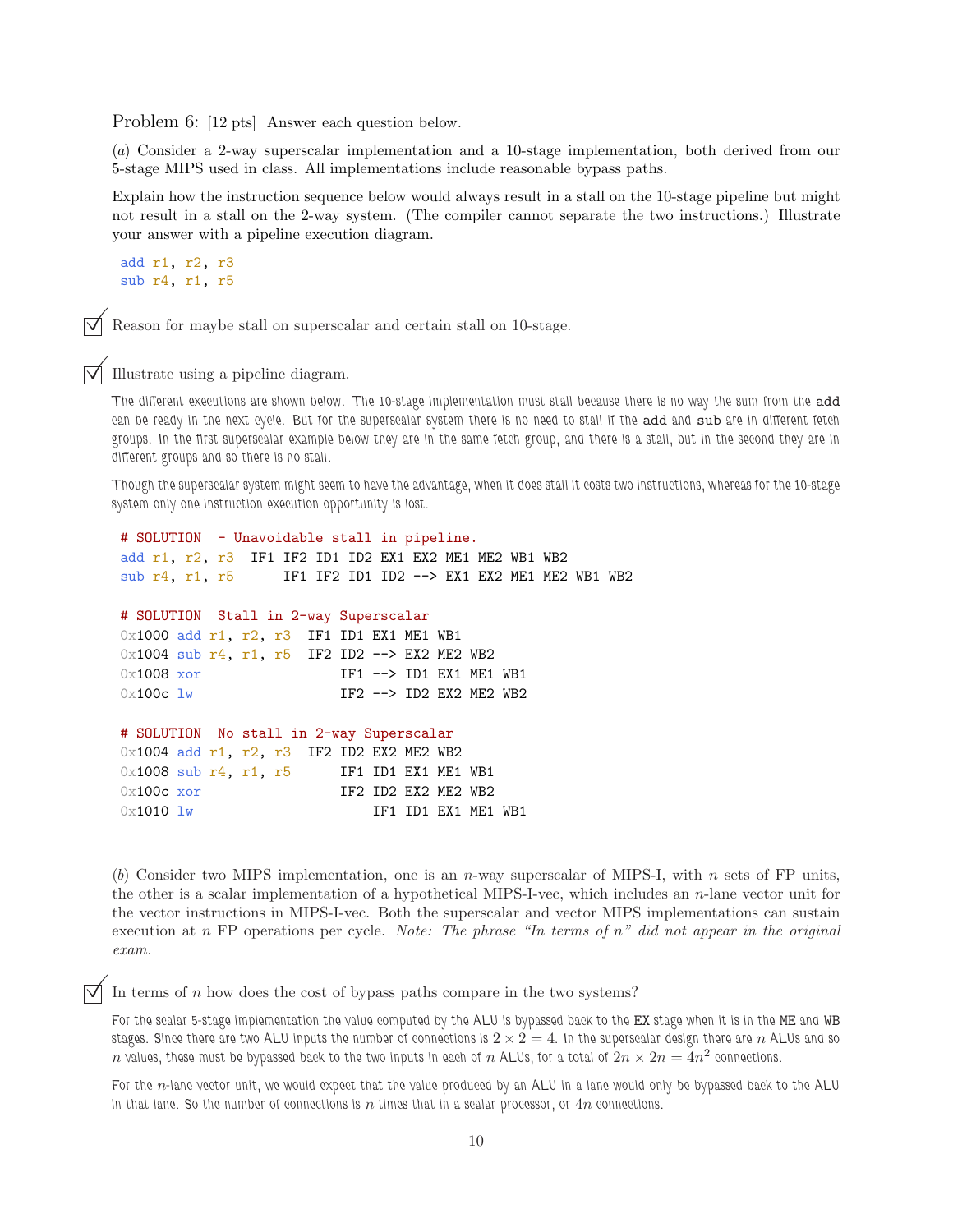$\vert \overrightarrow{\mathsf{V}} \vert$  In terms of n how does the cost of registers compare in the two systems?

Short Answer: For the superscalar system the cost is constant (does not change with  $n$ ). For the  $n$ -lane vector unit the cost is proportional to  $n$ .

Long Answer: A  $n$ -way statically scheduled superscalar processor has the same number registers regardless of  $n$ . (Things will be different when we consider dynamic scheduling later in the semester.) An ISA with vector instructions also has vector registers. If those instructions are for an  $n$ -lane unit the registers will have space for  $n$  operands.